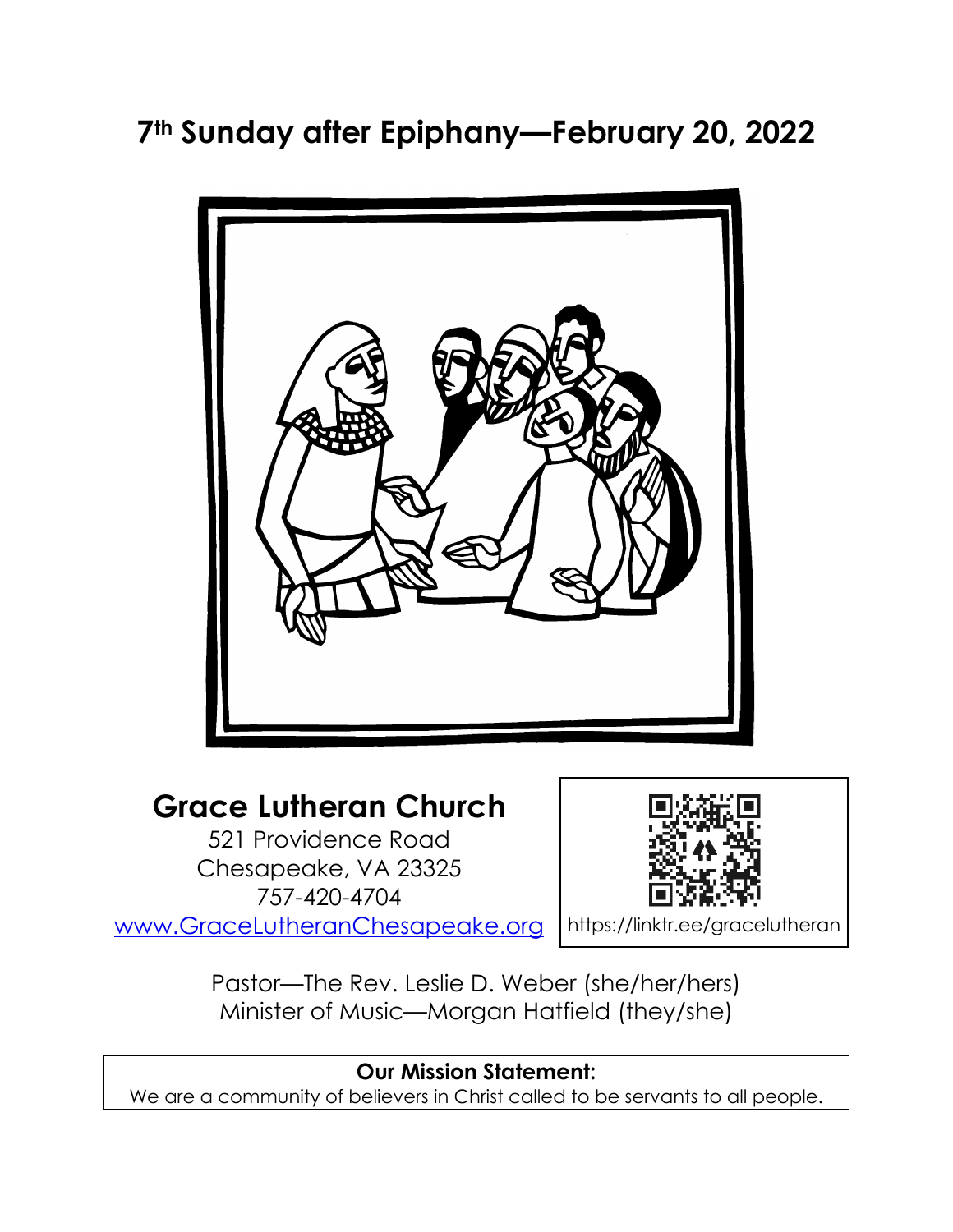Page numbers (p.) are in front half of the hymnal. Hymn numbers (#) are in back half of the hymnal. Everyone is invited to join in **bolded responses.** + Please stand as you are able.

### *+ Gathering +*

*The Holy Spirit calls us together as the people of God.*

**Prelude** ACS#1036

### **+ Confession and Forgiveness**

Blessed be the holy Trinity,  $\pm$  one God, who creates us, redeems us, and calls us by name. **Amen.**

Let us confess our sin in the presence of God and of one another. *Silence is kept for reflection.*

Most merciful God, **we confess that we have sinned against you and your beloved children. We have turned our faces away from your glory when it did not appear as we expected. We have rejected your word when it made us confront ourselves. We have failed to show hospitality to those you called us to welcome. Accept our repentance for the things we have done and the things we have left undone. For the sake of Jesus Christ, have mercy on us. Forgive us and lead us, that we may bathe in the glory of your Son born among us, and reflect your love for all creation. Amen.**

Rejoice in this good news: In  $+$  Christ Jesus, your sins are forgiven. You are descendants of the Most High, adopted into the household of Christ, and inheritors of eternal life. Live as freed and forgiven children of God. **Amen.**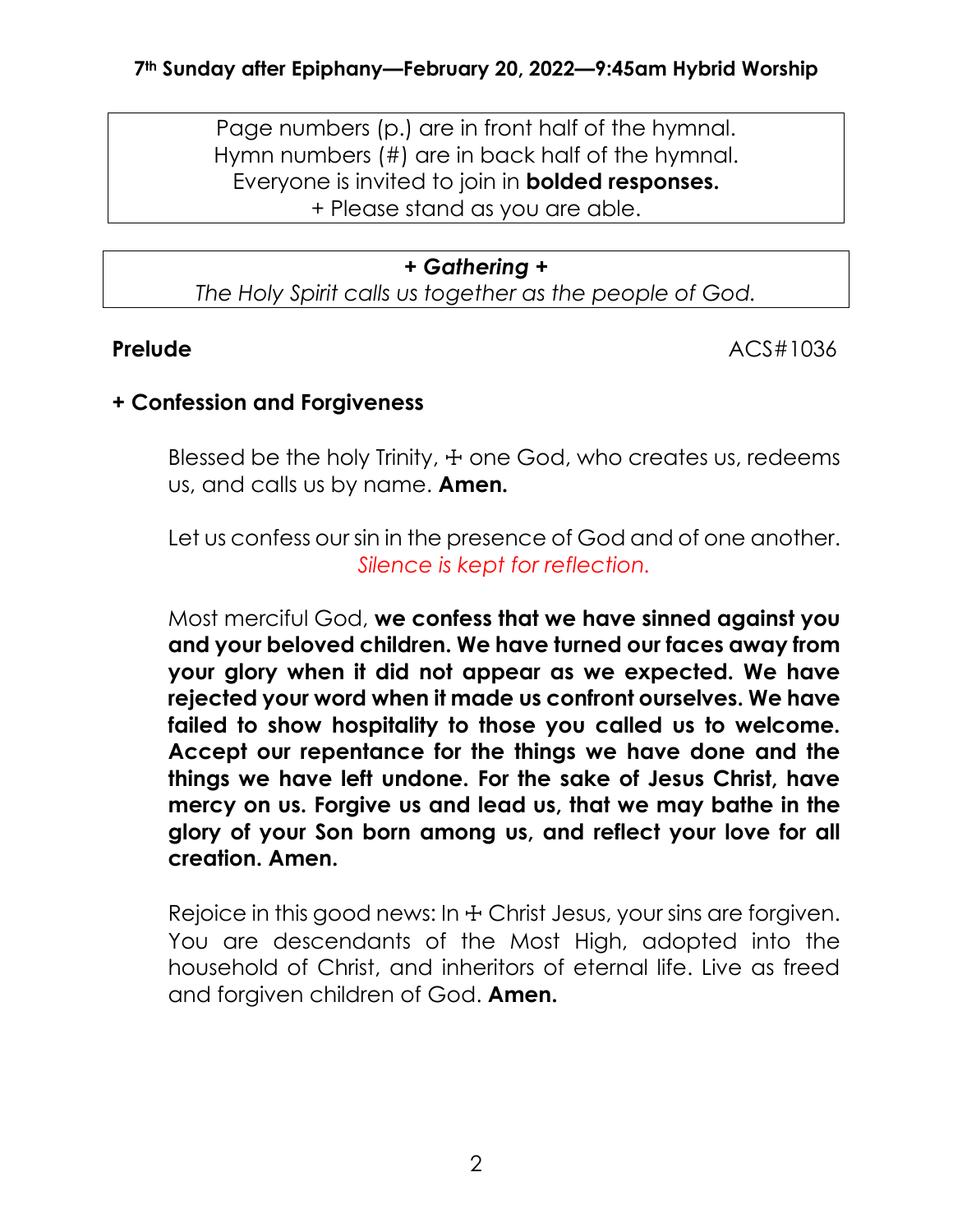#### **+ Gathering Song** "To Be Alive"

To be alive is to live the love that is alive in God's saving son who brought us back from a life of death to be alive!

There is nothing I can do to save me. Only God carries us home. So we live mercy, hope, and freedom, loving one another to be whole.

Join the singing, join the celebration. Jesus lives, we are restored. Love alive, giving and forgiving, loving one another to be whole.

> Text: David Lee Brown & Larry Olson Text © 1993 Dakota Road Music

#### **+ Greeting** ELW p.147

The grace of our Lord Jesus Christ, the love of God, and the communion of the Holy Spirit be with you all. **And also with you.**

### **+ Prayer of the Day ELW p.25**

O Lord Jesus, make us instruments of your peace, that where there is hatred, we may sow love, where there is injury, pardon, and where there is despair, hope. Grant, O divine master, that we may seek to console, to understand, and to love in your name, for you live and reign with the Father and the Holy Spirit, one God, now and forever. **Amen.**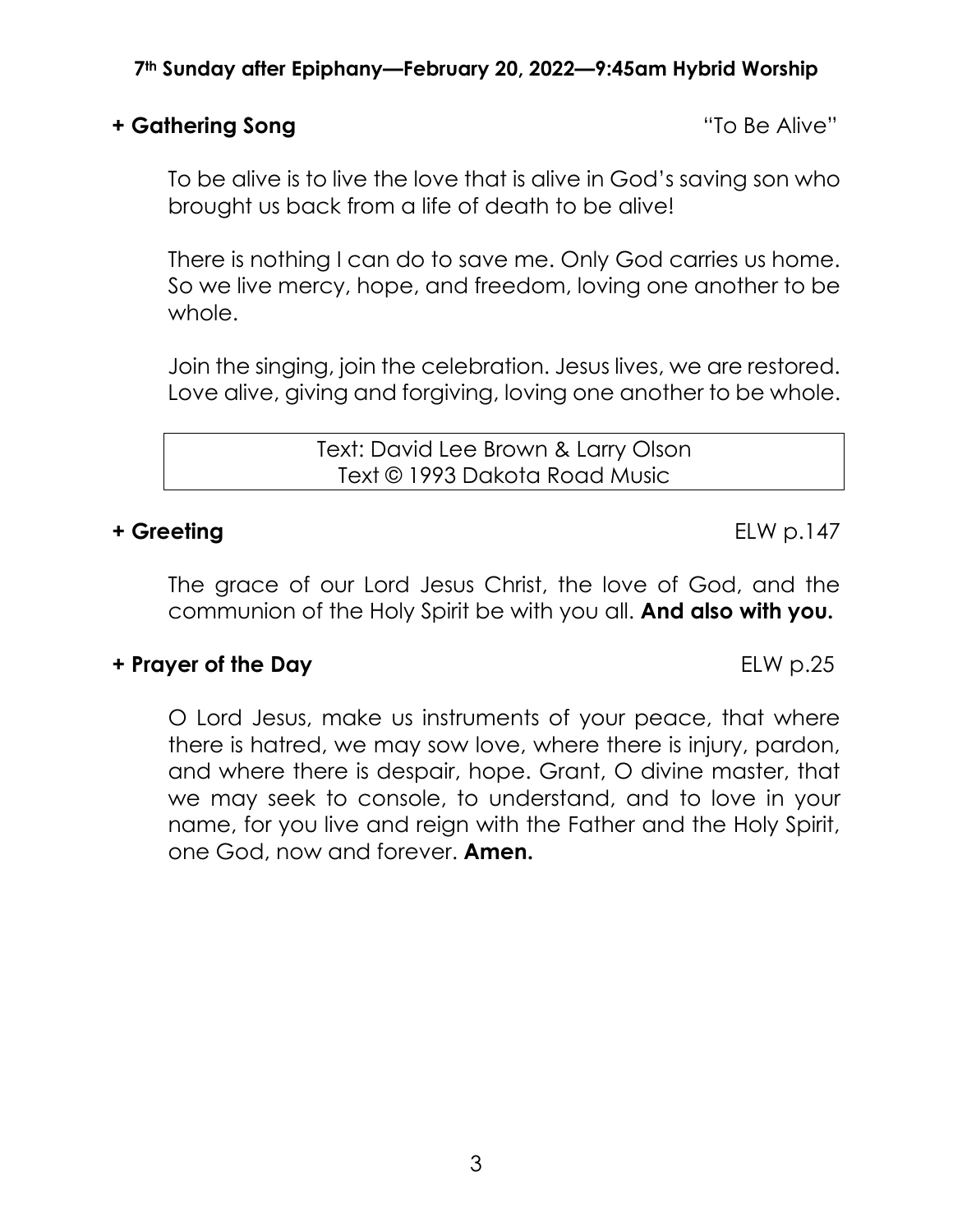#### **+Word+**

*God speaks to us in scripture reading, preaching, and song.*

**First Reading** Genesis 45:3-11, 15

A reading from Genesis.

<sup>3</sup>Joseph said to his brothers, "I am Joseph. Is my father still alive?" But his brothers could not answer him, so dismayed were they at his presence.

<sup>4</sup>Then Joseph said to his brothers, "Come closer to me." And they came closer. He said, "I am your brother, Joseph, whom you sold into Egypt. 5And now do not be distressed, or angry with yourselves, because you sold me here; for God sent me before you to preserve life. <sup>6</sup>For the famine has been in the land these two years; and there are five more years in which there will be neither plowing nor harvest. 7God sent me before you to preserve for you a remnant on earth, and to keep alive for you many survivors. 8So it was not you who sent me here, but God; he has made me a father to Pharaoh, and lord of all his house and ruler over all the land of Egypt. 9Hurry and go up to my father and say to him, 'Thus says your son Joseph, God has made me lord of all Egypt; come down to me, do not delay. 10You shall settle in the land of Goshen, and you shall be near me, you and your children and your children's children, as well as your flocks, your herds, and all that you have. 11I will provide for you there since there are five more years of famine to come—so that you and your household, and all that you have, will not come to poverty.' " <sup>15</sup>And he kissed all his brothers and wept upon them; and after that his brothers talked with him.

The word of the Lord. **Thanks be to God**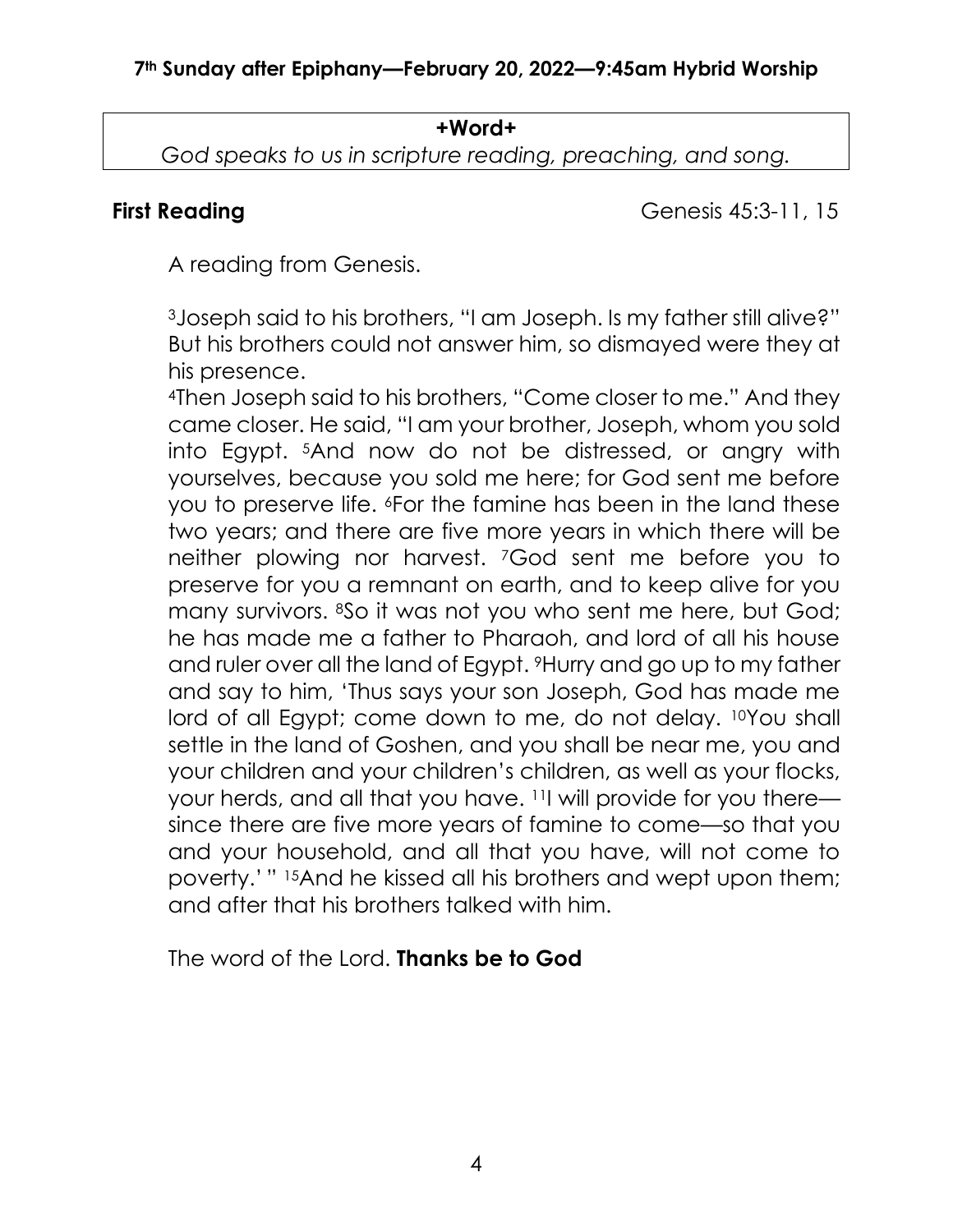# **Psalm 37:1-11, 39-40**

Let us recite together Psalm 37, verses 1 through 11 and 39 through 40, as translated in the Evangelical Lutheran Worship Hymnal.

<sup>1</sup>Do not be provoked by evildoers;

do not be jealous of those who do wrong.

<sup>2</sup>For they shall soon wither like the grass,

and like the green grass fade away.

<sup>3</sup>Put your trust in the LORD and do good;

dwell in the land and find safe pasture.

<sup>4</sup>Take delight in the LORD,

who shall give you your heart's desire.

<sup>5</sup>Commit your way to the LORD; put your trust in the LORD, and see what God will do.

<sup>6</sup>The LORD will make your vindication as clear as the light and the justice of your case like the noonday sun**.** <sup>7</sup>Be still before the LORD and wait patiently.

Do not be provoked by the one who prospers, the one who succeeds in evil schemes.

<sup>8</sup>Refrain from anger, leave rage alone;

do not be provoked; it leads only to evil.

<sup>9</sup>For evildoers shall be cut off,

but those who hope in the LORD shall possess the land. 10In a little while the wicked shall be no more;

even if you search out their place, they will not be there. <sup>11</sup>But the lowly shall possess the land;

they will delight in abundance of peace.

<sup>39</sup>But the deliverance of the righteous comes from you, O LORD; you are their stronghold in time of trouble.

<sup>40</sup>You, O LORD, will help them and rescue them;

you will rescue them from the wicked and deliver them, because in you they seek refuge.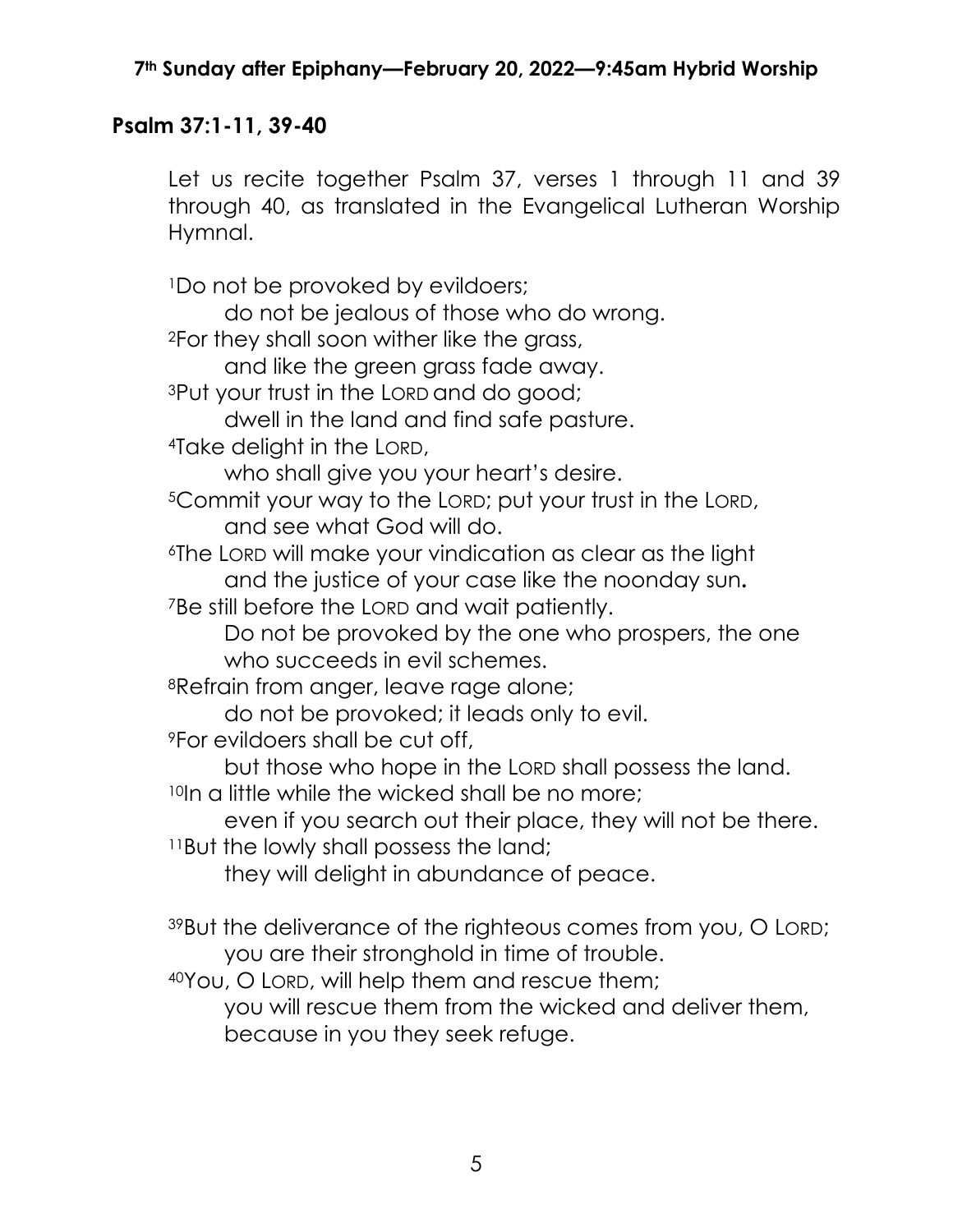**Second Reading 12:35-38, 42-50 Reading 15:35-38, 42-50** 

A reading from First Corinthians.

<sup>35</sup>But someone will ask, "How are the dead raised? With what kind of body do they come?" 36Fool! What you sow does not come to life unless it dies. 37And as for what you sow, you do not sow the body that is to be, but a bare seed, perhaps of wheat or of some other grain. 38But God gives it a body as he has chosen, and to each kind of seed its own body.

<sup>42</sup>So it is with the resurrection of the dead. What is sown is perishable, what is raised is imperishable. 43It is sown in dishonor, it is raised in glory. It is sown in weakness, it is raised in power. 44It is sown a physical body, it is raised a spiritual body. If there is a physical body, there is also a spiritual body. 45Thus it is written, "The first man, Adam, became a living being"; the last Adam became a life-giving spirit. 46But it is not the spiritual that is first, but the physical, and then the spiritual. 47The first man was from the earth, a man of dust; the second man is from heaven. 48As was the man of dust, so are those who are of the dust; and as is the man of heaven, so are those who are of heaven. 49Just as we have borne the image of the man of dust, we will also bear the image of the man of heaven.

<sup>50</sup>What I am saying, brothers and sisters, is this: flesh and blood cannot inherit the kingdom of God, nor does the perishable inherit the imperishable.

Word of God, word of life. **Thanks be to God**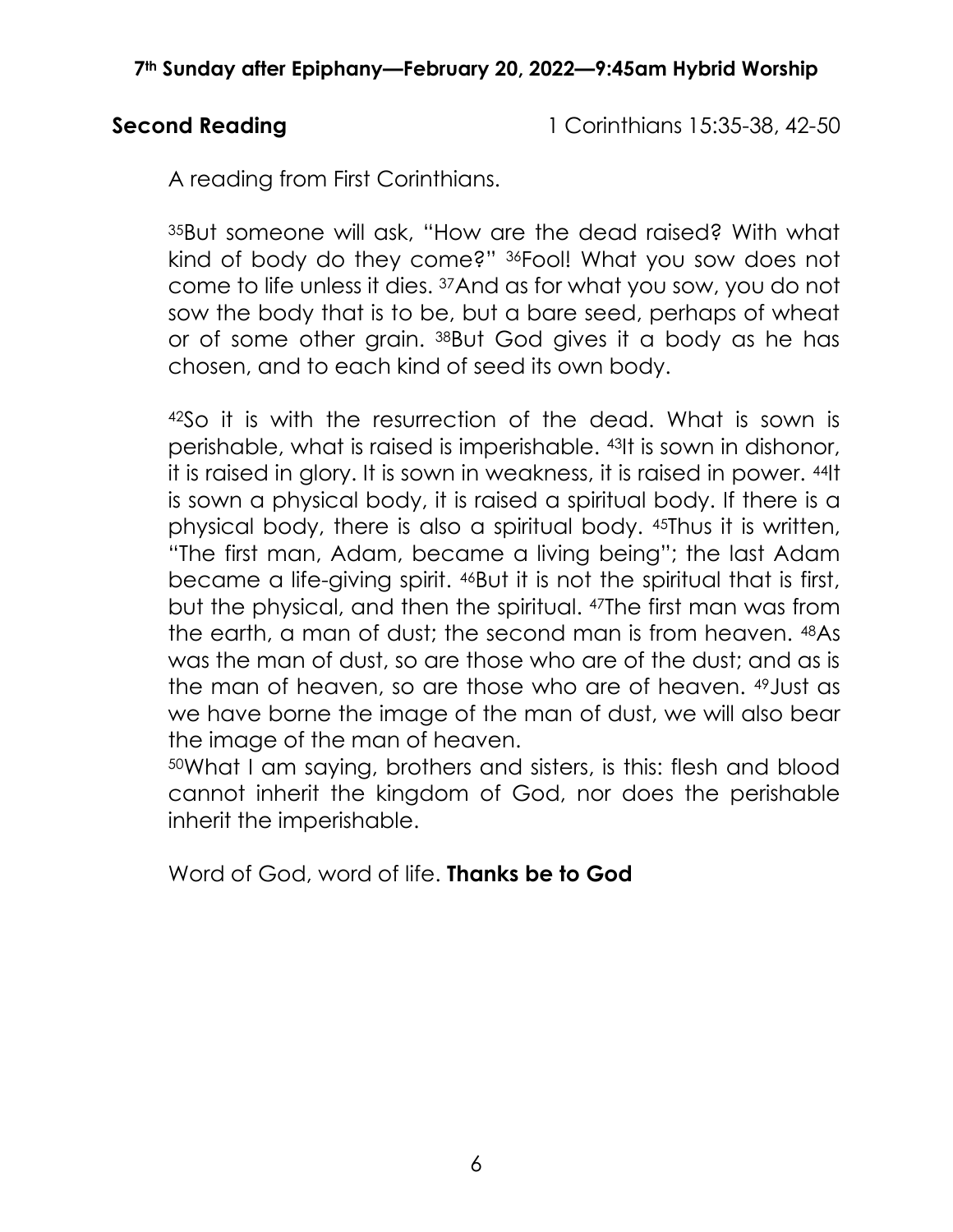

### **+ Gospel Reading** Luke 6:27-38

The holy gospel according to Luke. **Glory to you, O Lord.**

[Jesus said:] 27"But I say to you that listen, Love your enemies, do good to those who hate you, 28bless those who curse you, pray for those who abuse you. 29If anyone strikes you on the cheek, offer the other also; and from anyone who takes away your coat do not withhold even your shirt. 30Give to everyone who begs from you; and if anyone takes away your goods, do not ask for them again. 31Do to others as you would have them do to you. 32"If you love those who love you, what credit is that to you? For even sinners love those who love them. 33If you do good to those who do good to you, what credit is that to you? For even sinners do the same. 34If you lend to those from whom you hope to receive, what credit is that to you? Even sinners lend to sinners, to receive as much again. 35But love your enemies, do good, and lend, expecting nothing in return. Your reward will be great, and you will be children of the Most High; for he is kind to the ungrateful and the wicked. 36Be merciful, just as your Father is merciful. <sup>37</sup>"Do not judge, and you will not be judged; do not condemn, and you will not be condemned. Forgive, and you will be forgiven; 38give, and it will be given to you. A good measure, pressed down, shaken together, running over, will be put into your lap; for the measure you give will be the measure you get back."

The gospel of the Lord. **Praise to you, O Christ.**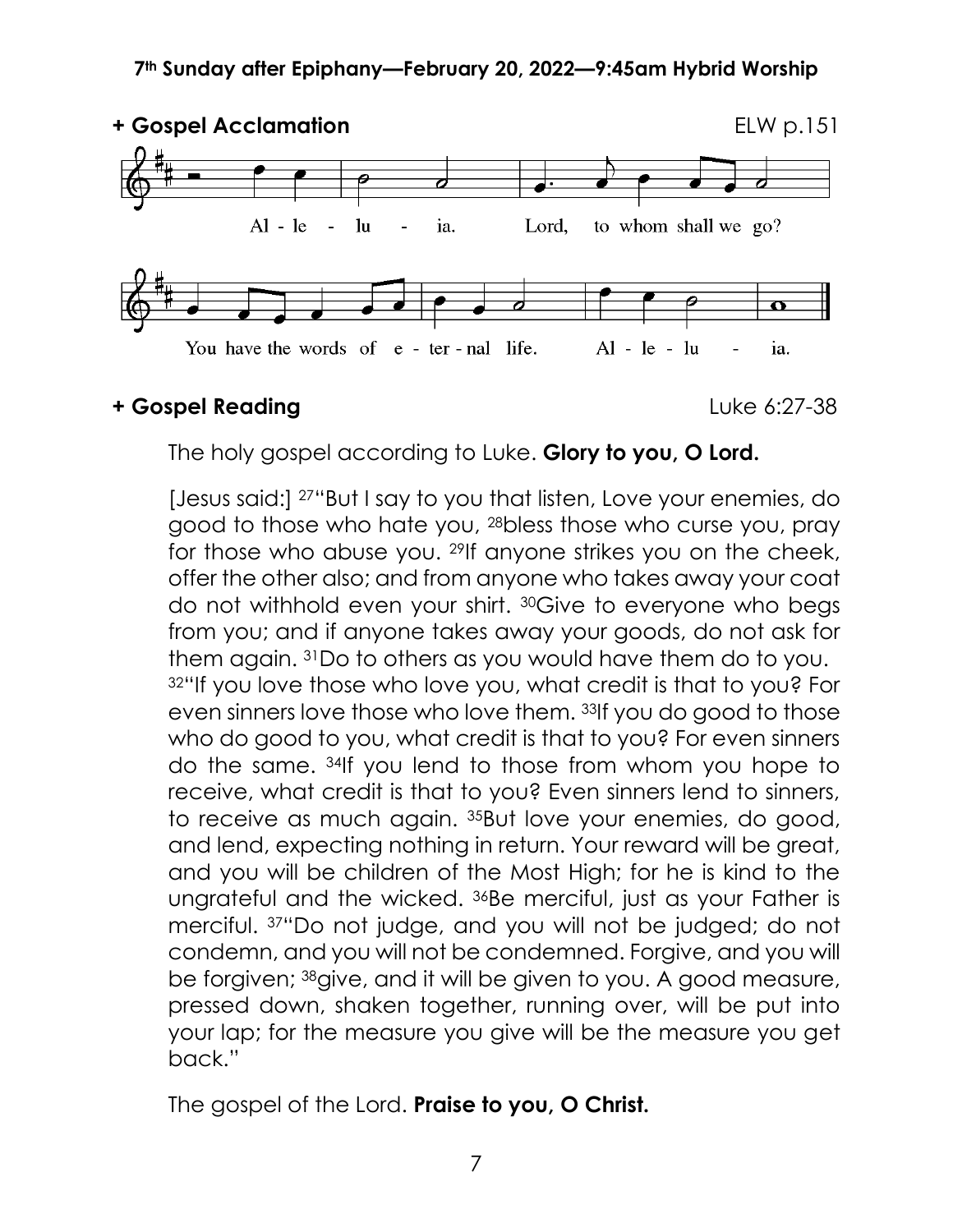#### **Young at Heart Message & Sermon** The Rev. Leslie D. Weber



Text: Sebastian Temple<br>Music: PRAYER OF ST. FRANCIS, Sebastian Temple

Text and music © 1967 OCP Publications

Duplication in any form prohibited without permission or valid license from copyright administrator.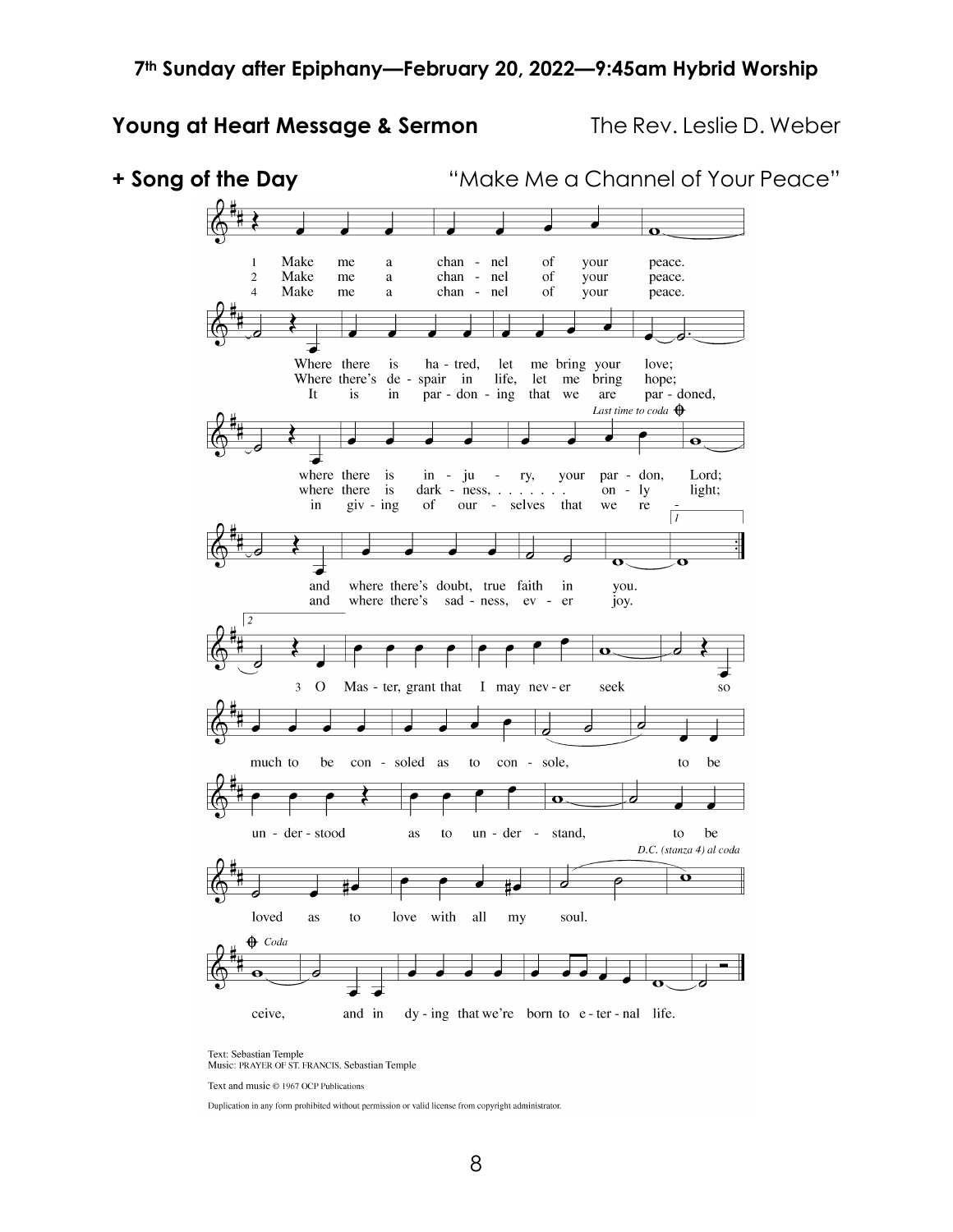#### **+ Apostles' Creed** ELW p.105

With the whole church, let us confess our faith with the words of the Apostles' Creed:

### **I believe in God, the Father almighty, creator of heaven and earth. I believe in Jesus Christ, God's only Son, our Lord, who was conceived by the Holy Spirit, born of the virgin Mary, suffered under Pontius Pilate, was crucified, died, and was buried; he descended to the dead. On the third day he rose again; he ascended into heaven, he is seated at the right hand of the Father, and he will come to judge the living and the dead. I believe in the Holy Spirit, the holy catholic\* church, the communion of saints, the forgiveness of sins, the resurrection of the body,**

**and the life everlasting. Amen.** 

\* universal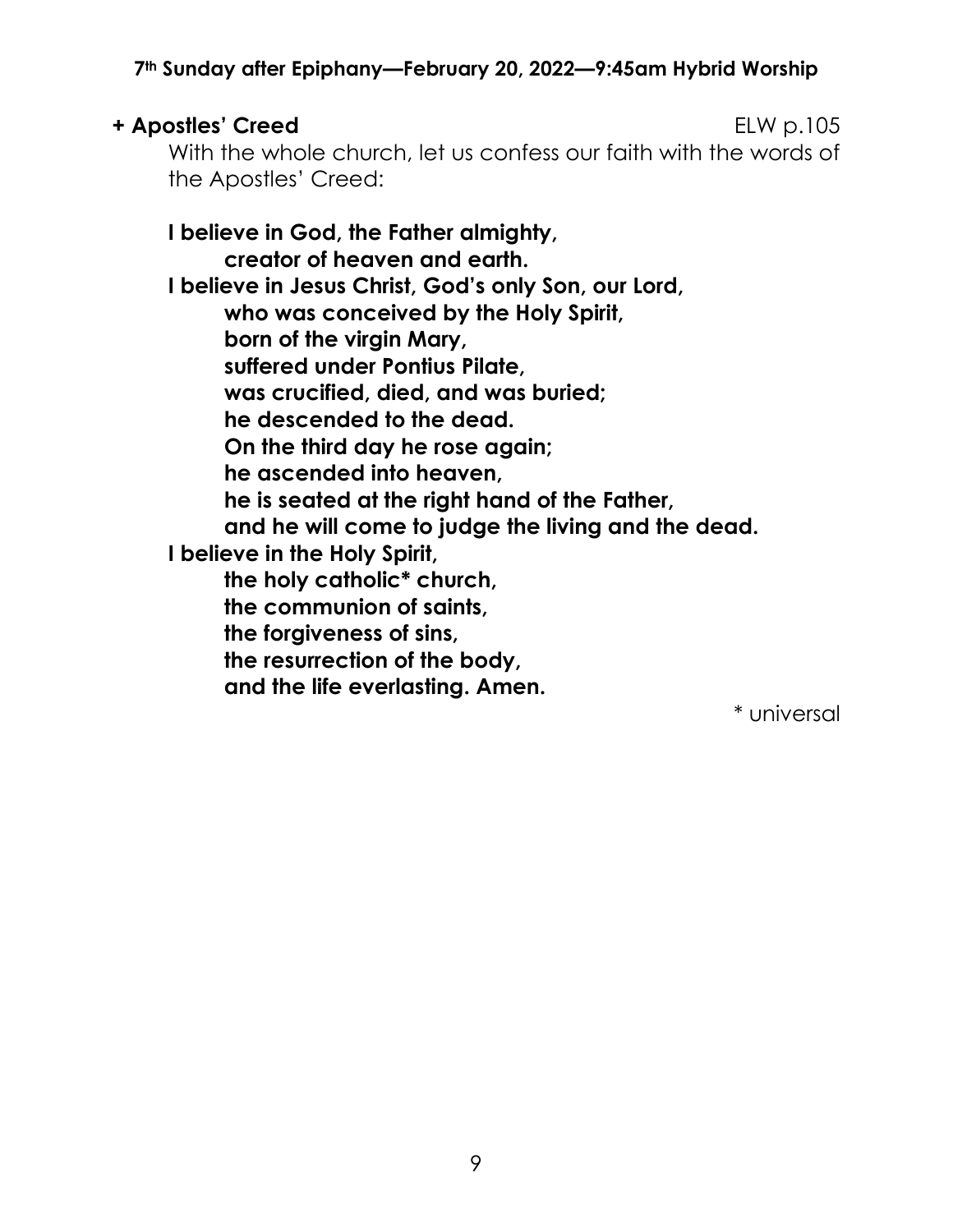### **+ Prayers of Intercession**

The Spirit of the Lord is poured out upon us in abundance; so we are bold to pray for the church, the world, and all that God has made.

You teach us to love our neighbors and enemies alike. Encourage your church to follow the leading of your love, especially when it is risky or difficult. Help us to show mercy just as we have first received mercy. God of grace, **hear our prayer.**

Nurture fields that lie dormant, resting until it is time to bloom again. Bless farmers and all who cultivate fields and urban gardens. Give favorable weather for planting. Bring forth from buried seed an abundant harvest, and guard against famine and disease. God of grace, **hear our prayer.**

Look upon our world with mercy, that we delight in an abundance of peace. Protect all whose lives are marred by war and civil unrest. Release political prisoners and amplify the voices that challenge us to seek forgiveness and pursue nonviolence. God of grace, **hear our prayer.**

Your people cry out for mercy. Console hearts that long for forgiveness. Mend broken relationships. Heal bodies that suffer chronic pain or illness. Strengthen and deliver all whose spirits are troubled, especially for those listed on our prayer list and those we name now aloud or silently *(pause for names)*. God of grace, **hear our prayer.**

We praise you for the saints who have inherited the fullness of your kingdom. As you have raised them to imperishable and eternal life, sustain us in faith by the promise of resurrection. God of grace, **hear our prayer.**

Since we have such great hope in your promises, O God, we lift these and all of our prayers to you in confidence and faith; through Jesus Christ our Savior. **Amen.**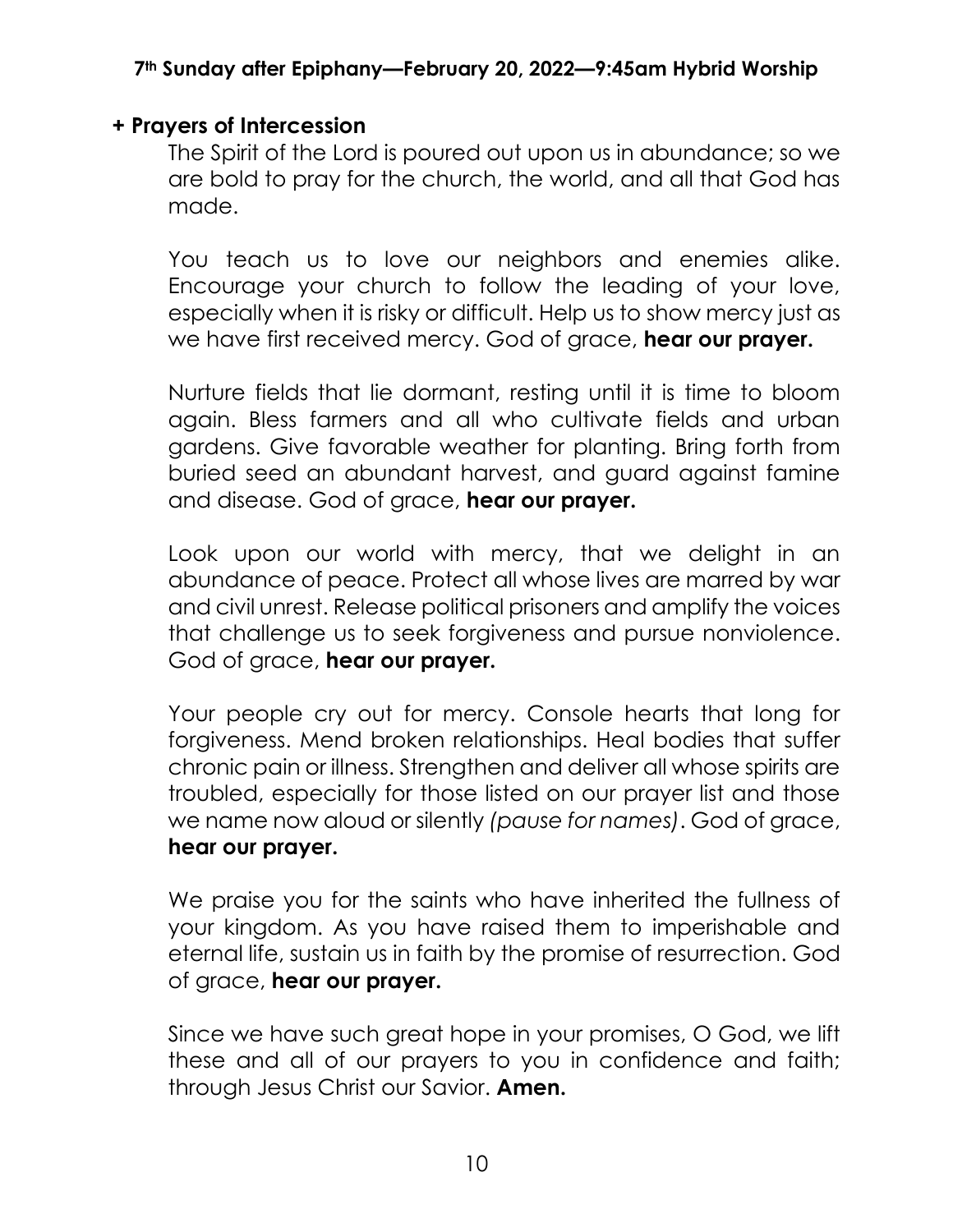#### **+ Peace**

#### **+Meal+**

*God feeds us with the presence of Jesus Christ.*

### **Offering**

*Thank you for supporting the mission of the church as you are able! Electronic donations can be made at [https://tithe.ly/give\\_new/www/#/tithely/give](https://tithe.ly/give_new/www/#/tithely/give-one-time/475611)[one-time/475611.](https://tithe.ly/give_new/www/#/tithely/give-one-time/475611)*

*Checks can be also be sent to church: 521 Providence Rd, Chesapeake, VA 23325*

# **+ Offering Prayer**

Let us pray.

## *A brief silence is kept.*

Blessed are you, O God, Sovereign of the universe. You offer us new beginnings and guide us on our journey. Lead us to your table, nourish us with this heavenly food, and prepare us to carry your love to a hungry world, in the name of Christ our light. **Amen.**

#### **+ Great Thanksgiving**

The Lord be with you. **And also with you.** Lift up your hearts. **We lift them to the Lord.** Let us give thanks to the Lord our God. **It is right to give our thanks and praise.**

Blessed are you, O holy God: you are the Life and Light of all. By your powerful word you created all things. Through the prophets you called your people to be a light to the nations.

Blessed are you for Jesus, your Son. He is your Light, shining in our darkness and revealing to us your mercy and might.

In the night in which he was betrayed, our Lord Jesus took bread, and gave thanks; broke it, and gave it to his disciples, saying: Take and eat; this is my body, given for you. Do this for the remembrance of me.

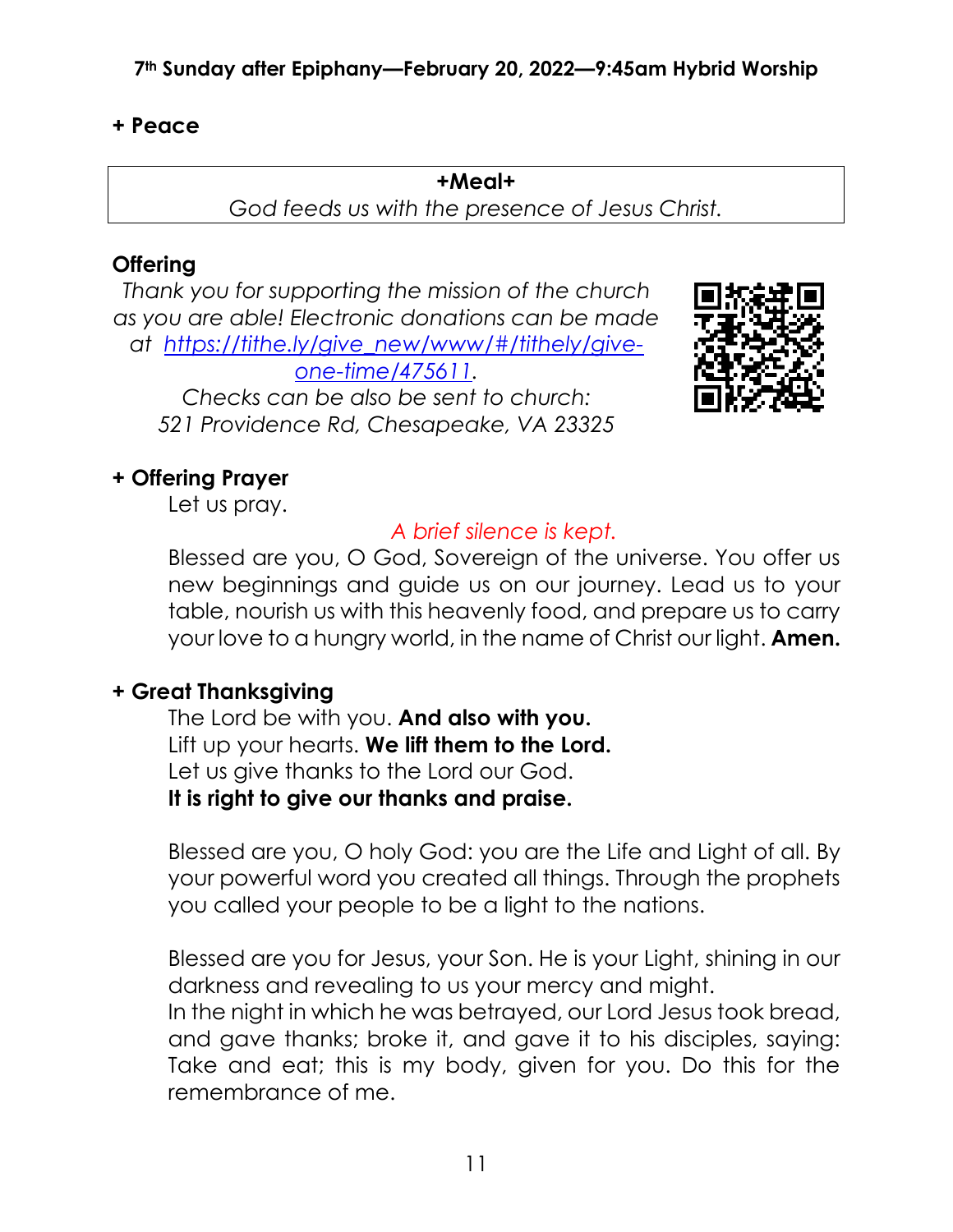Again, after supper, he took the cup, gave thanks, and gave it for all to drink, saying: This cup is the new covenant in my blood, shed for you and for all people for the forgiveness of sin. Do this for the remembrance of me.

Remembering, therefore, his preaching and healing, his dying and rising, and his promise to come again, we await that day when all the universe will rejoice in your holy and life-giving light.

By your Spirit bless us and this meal, that, refreshed with this heavenly food, we may be light for the world, revealing the brilliance of your Son.

Through him all glory and honor is yours, Almighty Father, with the Holy Spirit, in your holy Church, both now and forever. **Amen**

#### **+ Lord's Prayer** ELW p.154

Gathered into one by the Holy Spirit, let us pray as Jesus taught us.

**Our Father in heaven,**

**hallowed be your name, your kingdom come, your will be done, on earth as in heaven. Give us today our daily bread. Forgive us our sins as we forgive those who sin against us. Save us from the time of trial and deliver us from evil. For the kingdom, the power, and the glory are yours, now and forever. Amen.**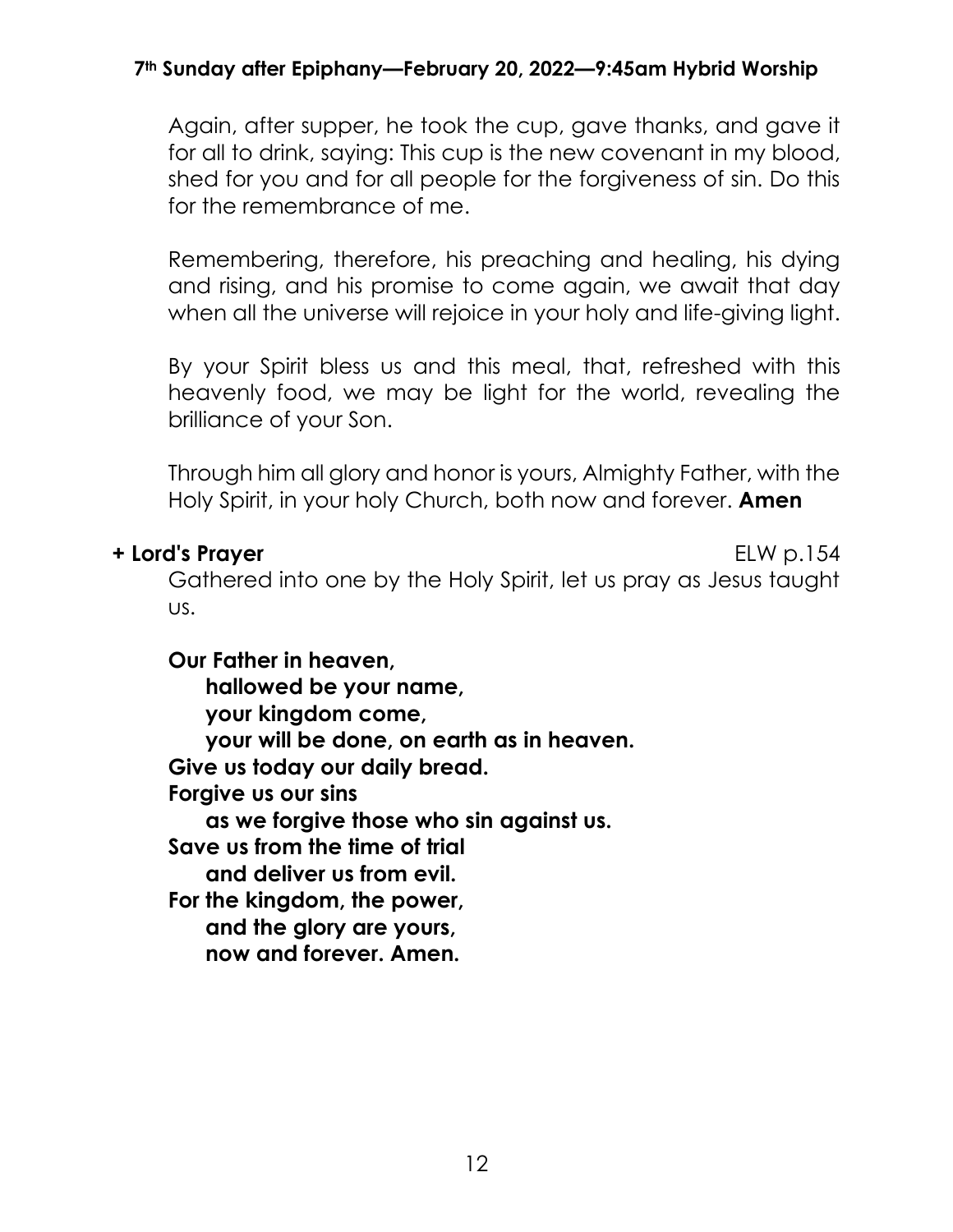#### **Communion**

Come to God's table. There is a place for you and enough for all.

*Where possible, commune one another saying "the body of Christ, given for you" and "the blood of Christ, shed for you."*

**Distribution Song Contract Contract Contract Contract Contract Contract Contract Contract Contract Contract Contract Contract Contract Contract Contract Contract Contract Contract Contract Contract Contract Contract Con** 

In broken bread and the cup that we share, we remember you. In broken bread and the cup that we share, we remember you. We remember you, Jesus. We remember your love for us. We remember the blood you shed. We remember you.

Text: Rick Founds Text © 1991 Universal Music - Brentwood Benson Publishing

#### **+ Prayer after Communion**

Please stand as you are able. Let us pray.

### *A brief silence is kept.*

We give you thanks, gracious God, for we have feasted on the abundance of your house. Send us to bring good news and to proclaim your favor to all, strengthened with the richness of your grace in your Son, Jesus Christ. **Amen.**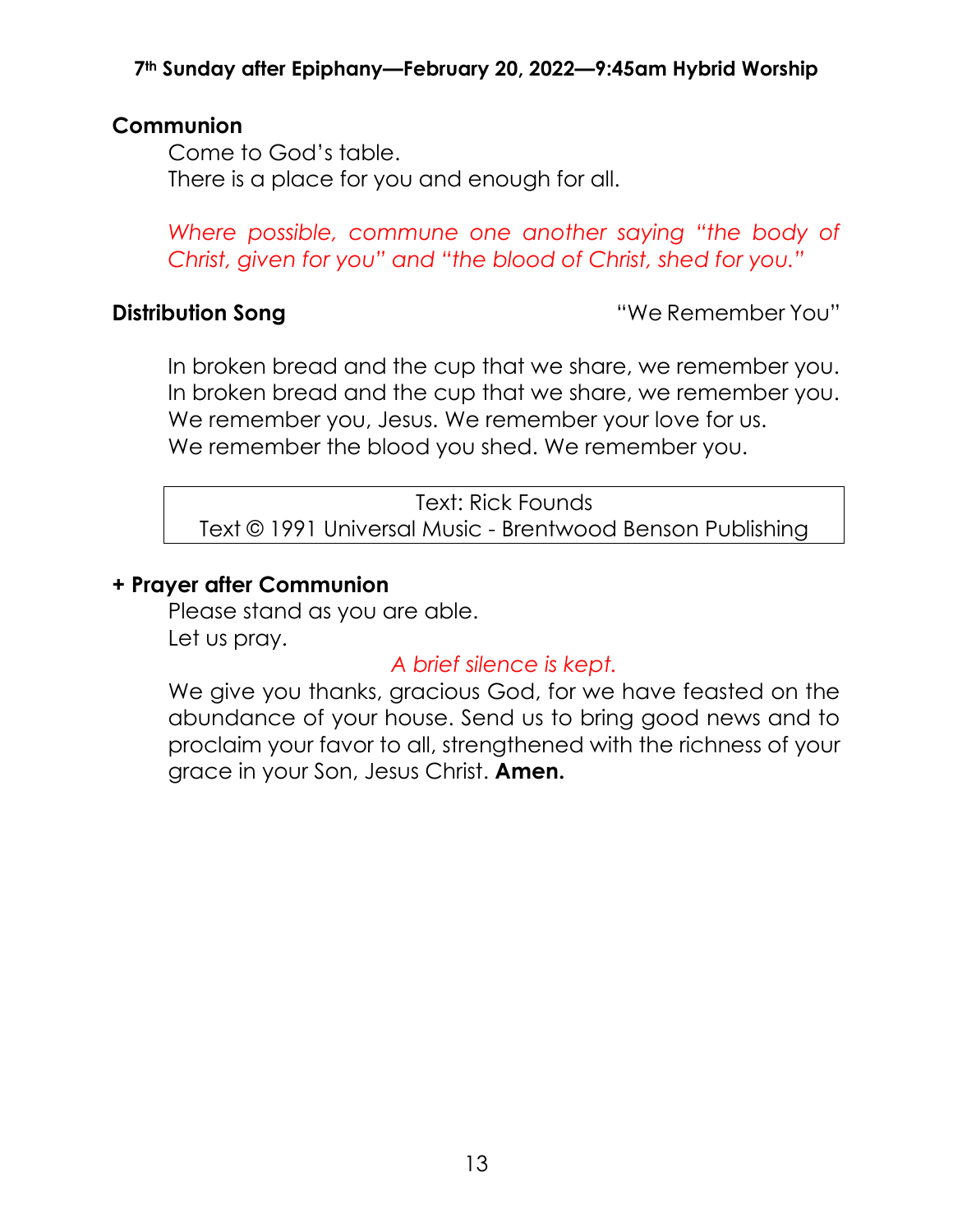### **+ Sending +**

*God blesses us and sends us in mission to the world.*

# **+ Blessing**

God, who leads you in pathways of righteousness, who rejoices over you, and who calls you by name,  $\pm$  bless your going out and your coming in, today and forever. **Amen.**

# **Announcements**

**+ Sending Song** ACS#1036 *(see next page)*

# **Dismissal**

Go in peace. Serve the Lord. **Thanks be to God.**

# **Postlude**

Reprinted, podcasted, and streamed with permission under Augsburg Fortress Liturgies Annual License #SAS012006, One License # A-726145, CCLI License #1881789, and CCLI Streaming License #20660555. All rights reserved. New Revised Standard Version Bible, Copyright © 1989, Division of Christian Education of the National Council of the Churches of Christ in the United States of America. Used by permission. All rights reserved.